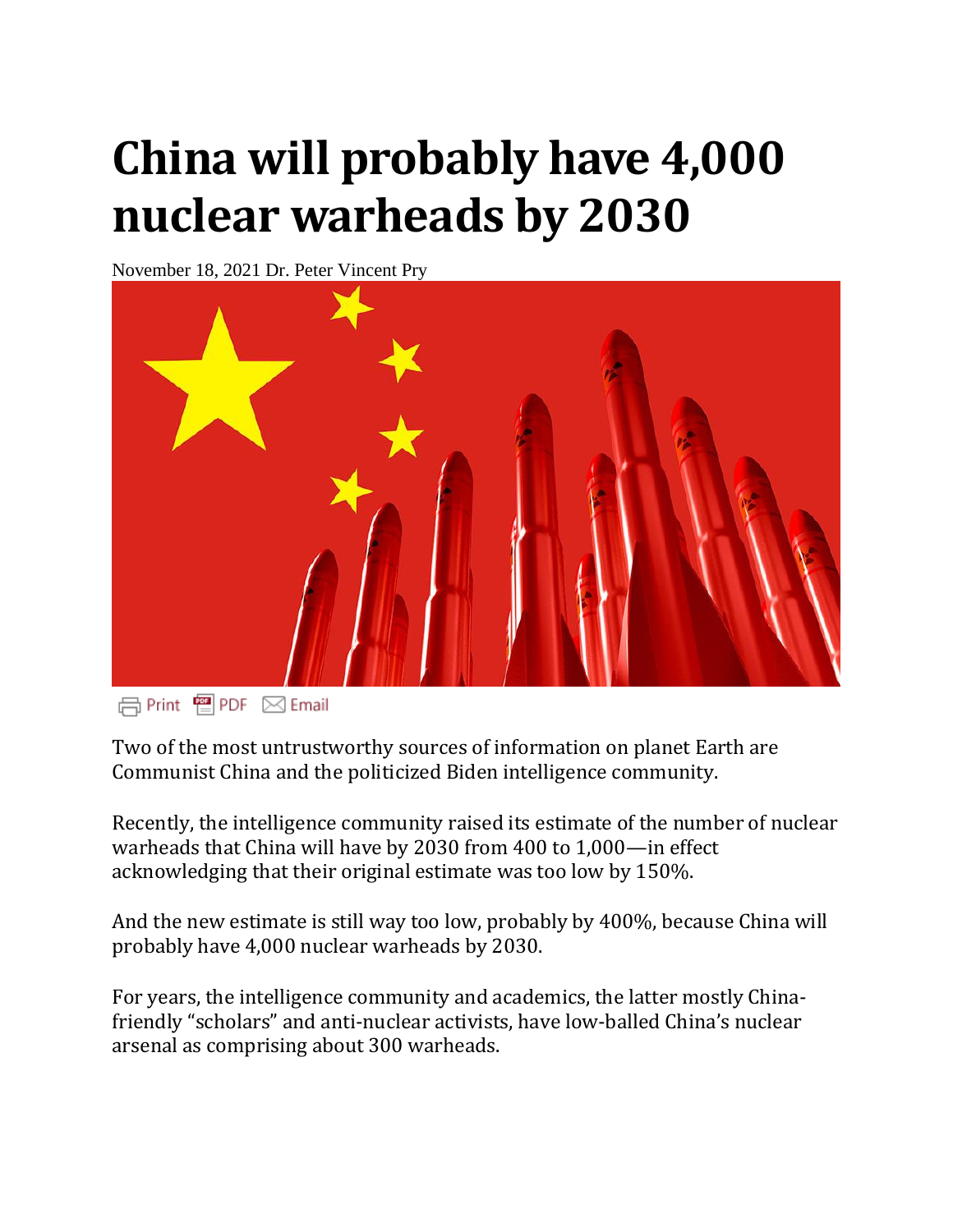Early last year, Biden's intelligence community lowered their estimate of the number of China's nuclear warheads to 200, which was criticized as too low even by the leftwing anti-nuclear Union of Concerned Scientists.

However, over the summer, the intelligence community was taken by surprise by the discovery that China is rapidly building 350 new ICBM silos. Global Times, a media mouthpiece for Beijing, opined that China should rapidly deploy large numbers of their newest and best ICBM, the DF-41, in case there is a future challenge from the U.S. over Taiwan's independence or China's ownership of the South China Sea.

China's DF-41 ICBM carries 10 warheads. China already has about 50 DF-41 ICBMs deployed on mobile launchers, capable of delivering 500 nuclear warheads.

If China deploys another 350 DF-41s in silos, they will have the capability to deliver an additional 3,500 warheads, for 4,000 warheads deliverable altogether by the DF-41 alone.

China is also modernizing and increasing its number of Submarine-Launched Ballistic Missiles (SLBMs) and strategic bombers. Counting these, Beijing could conceivably have capability to deliver more than 4,000 nuclear warheads against the U.S. by 2030.

So how do President Biden's intelligence community and anti-nuclear academics manage to ignore China's current and impending nuclear delivery capabilities, and conclude China will have only 1,000 warheads by 2030, far fewer than Beijing will be able to deliver by ICBMs, SLBMs, and bombers?

One favorite theory, much repeated in the press, is that China may leave most of the new ICBM silos empty, filling only a few with ICBMs, to increase their survivability by a "shell game" strategy.

Never mind that there is no evidence to support the "shell game" theory and that mobile DF-41s are far more survivable and less expensive than the imagined "shell game"—hope springs eternal among those who would low-ball the nuclear threat.

The main argument for only 1,000 warheads by 2030 is based on the premise that China's future number of nuclear warheads can be calculated accurately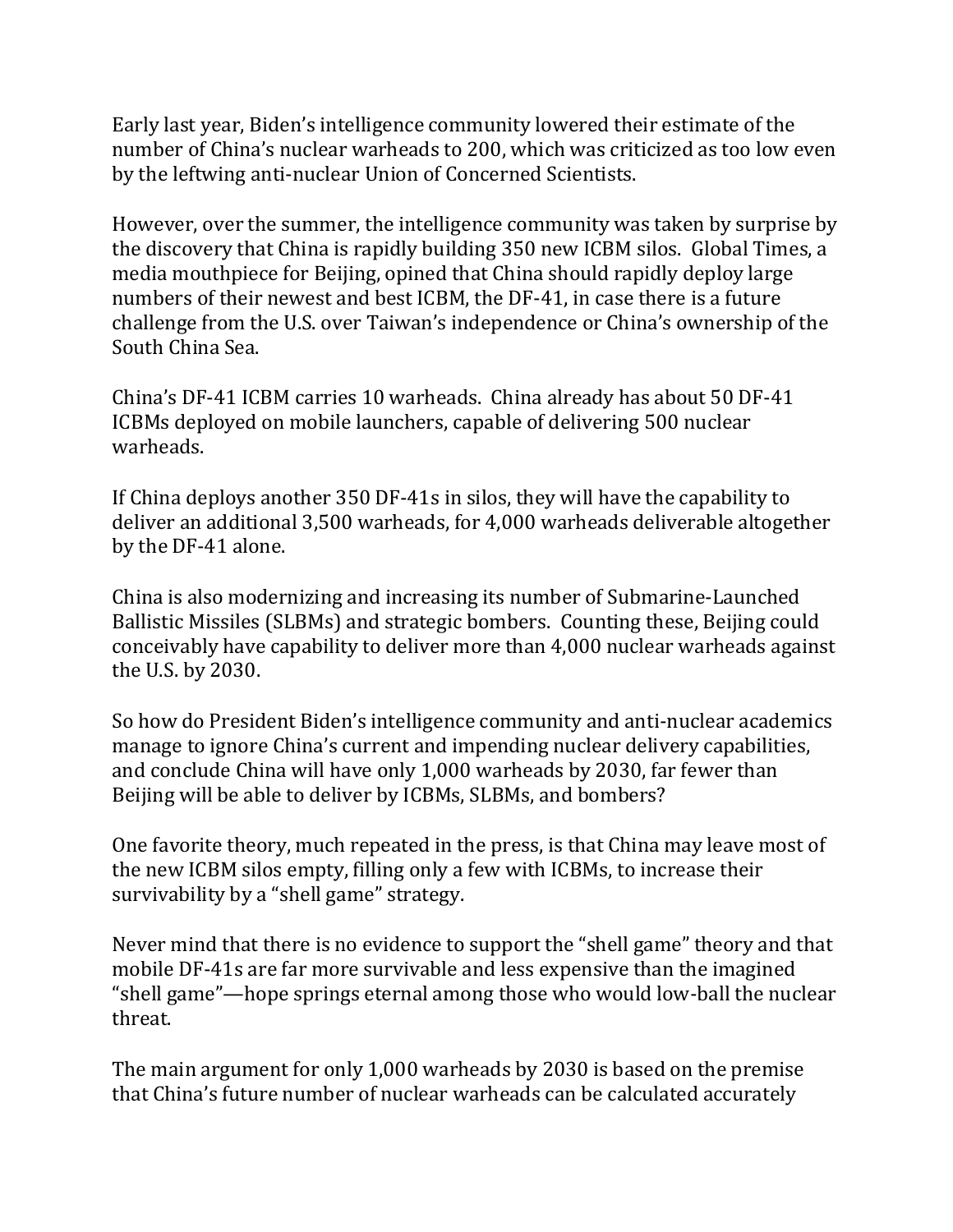from China's estimated capability to manufacture plutonium and enriched uranium for nuclear weapon pits, used to trigger a thermonuclear explosion. However:

- Estimating China's ability to produce weapons grade plutonium and uranium from known plants is not precise. Dramatically different estimates can be made by tweaking a few variables.
- We do not know China's real capability to produce plutonium and uranium. China is probably hiding some or even most of these vitally important facilities, like Russia's underground Krasnoyarsk-26 and North Korea's recently discovered Kangson uranium enrichment facility. Recently, the intelligence community was surprised to discover China is almost finished building two new breeder reactors, that by 2023 will be making large amounts of weapons-grade plutonium.
- The estimated amount of plutonium or uranium used to make a pit can make a huge difference in the estimated capability to make nuclear weapons. Union of Concerned Scientists estimates China needs 5-8 kilograms of plutonium or uranium for a pit. But a good designer can make a pit with only 1 kilogram, increasing the possible number of nuclear weapons by 5-8 times greater than UCS estimates.

Ignoring China's known growing missile firepower and their known actual raw capability to deliver nuclear weapons and focusing instead on China's much fuzzier potential capability to make plutonium and uranium, is the safer refuge for those who would deny the reality of China's dramatically escalating nuclear threat.

Historically, better analysts than those in Union of Concerned Scientists and the Biden intelligence community have assessed that China has many more than 300 nuclear warheads, a guesstimate that has been treated as gospel by the press for over a decade.

In 2012, former defense department analyst and Georgetown University professor, Phillip Karber, assessed that China could be hiding 3,000 nuclear weapons. Karber's perfectly reasonable analysis provoked the wrath of UCS and the arms control community, who insisted that China could not possibly make more than about 300 nuclear weapons.

In 2012, Russian General Viktor Yesin assessed that China had enough fissile material to make 3,600 nuclear weapons, but probably deployed 1,600-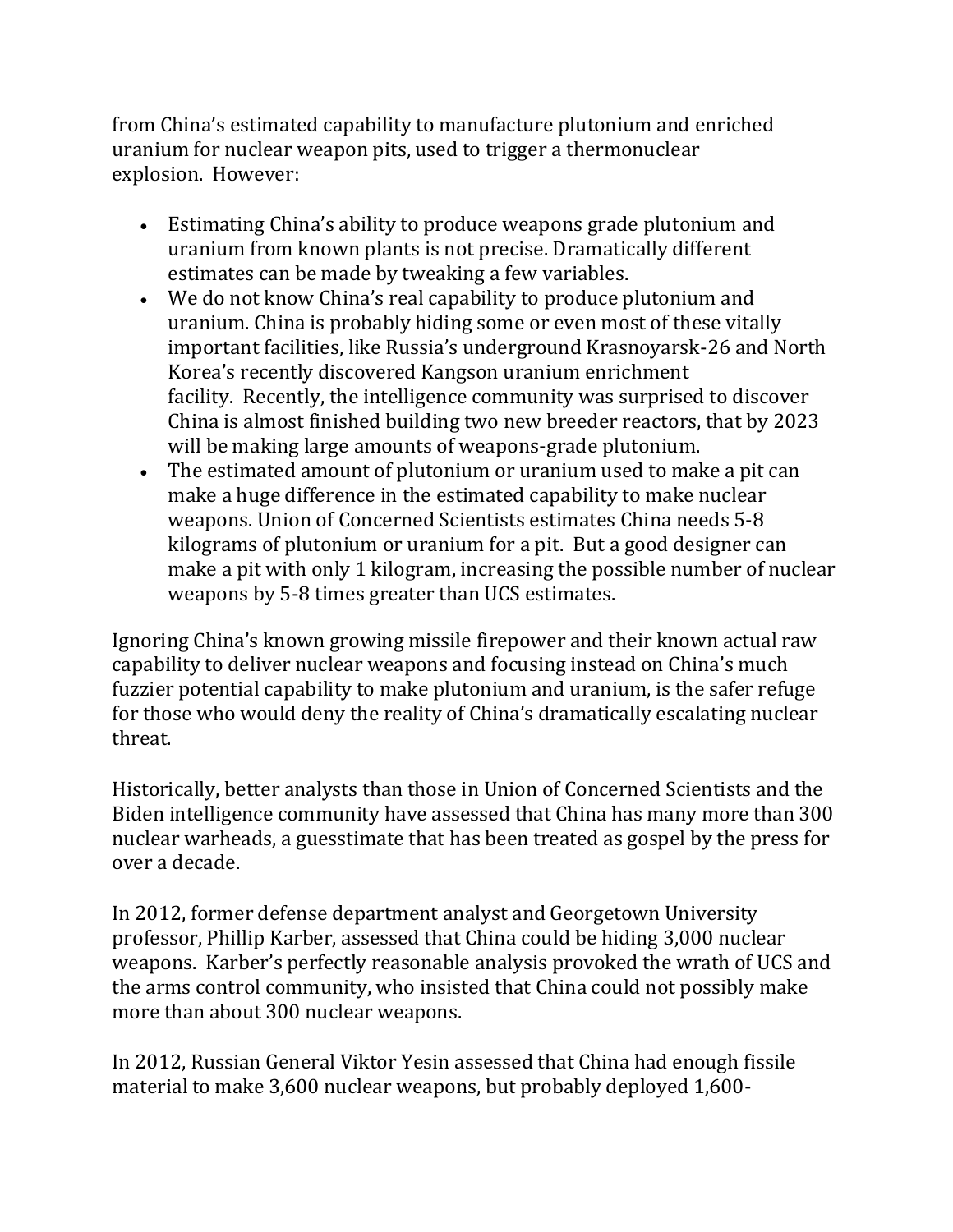1,800. Another Russian assessment, by General Vladimir Dvorkin, estimates China had 1,600 nuclear weapons in 2012 (nine years ago).

These Russian estimates are largely ignored in the West.

Assessments of China's nuclear capabilities and doctrine in U.S. academic, arms control and intelligence communities have been driven by wishful thinking and a political agenda:

- Globalists and the China lobby (pervasive in U.S. government, academia, and business) want to believe that decades-long pro-China policies are resulting in "convergence" beneficial to the U.S., including by the absence of a growing existential nuclear threat from China.
- Anti-nuclear activists and arms control zealots have for years used China as a "good example" that the U.S. should emulate, by reducing U.S. nuclear weapons to a few hundred for Minimum Deterrence, and by pledging nuclear "No First Use." This fantasy view of China is dissolving fast as Beijing rapidly builds toward nuclear superiority and threatens nuclear strikes against Japan, Australia, and the United States.
- Guesstimating China's nuclear arsenal at 1,000 warheads by 2030 enables the pro-China lobby and the press to claim that the U.S. still has more nuclear weapons than China, and to blame the U.S. for not doing enough to stop the arms race. 1,000 warheads just happens to be the number that the arms control community wants the U.S. to adopt, in their hoped for next phase of further reducing U.S. nuclear weapons.

The jig is up for the pro-China lobby, anti-nuclear activists, and arms control zealots, if Washington accepts the reality that China will have 4,000 nuclear weapons by 2030. This is ten times the number of nuclear weapons on U.S. ICBMs, and nearly three times the number of U.S. nuclear weapons operationally deployed on the entire U.S. nuclear Triad, including all ICBMs, SLBMs, and bombers.

China is building the capability to deliver 4,000 nuclear weapons because it will have 4,000 nuclear warheads by 2030. China's trajectory toward 4,000 nuclear weapons is aimed at global domination.

Unfortunately, too many in Washington are falling for the Biden intelligence community estimate without thinking. Why in the world would China build the